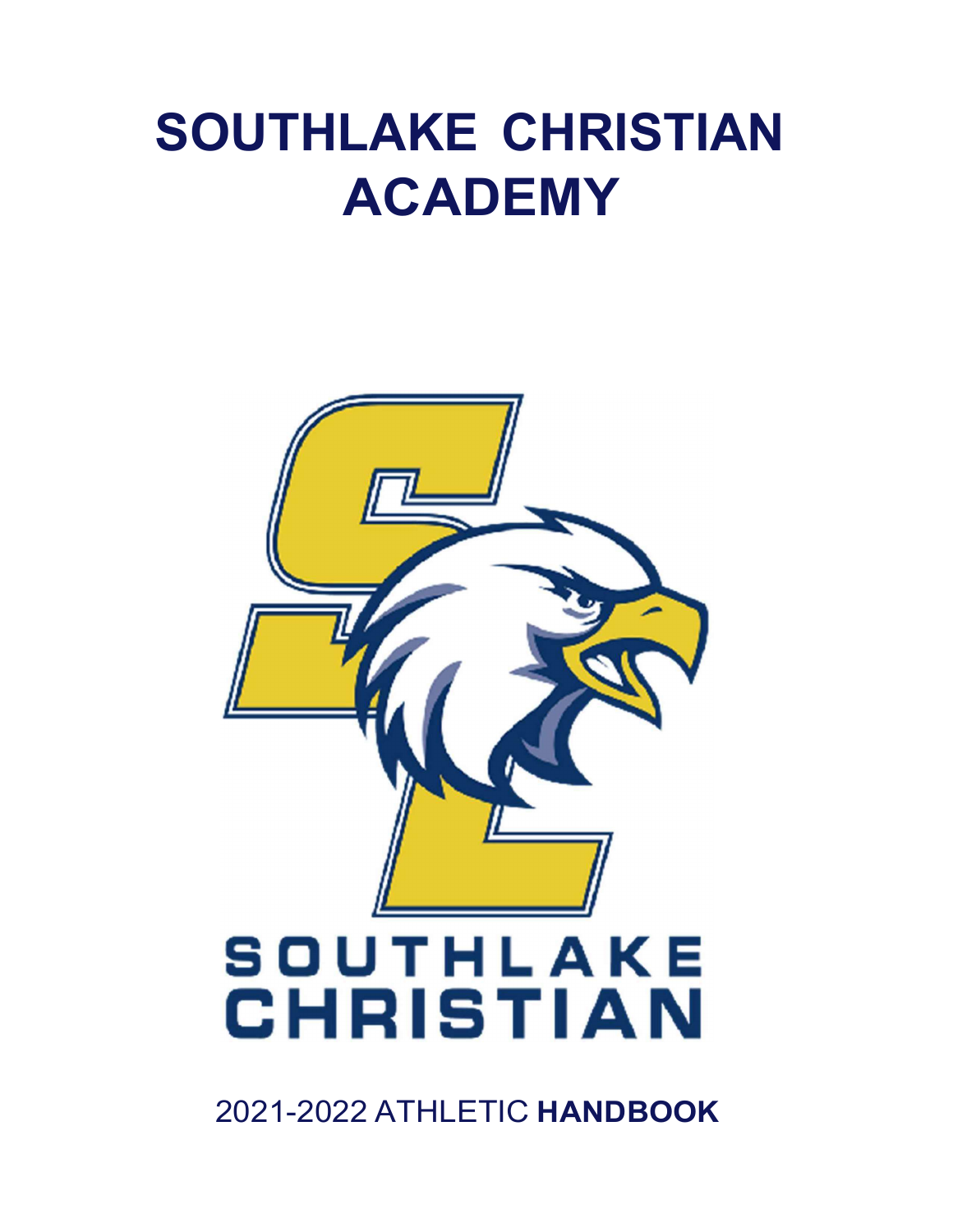# SOUTHLAKE CHRISTIAN ACADEMY 2021-22 ATHLETIC HANDBOOK ATHLETIC DEPARTMENT THEME VERSES

"Whatever you do, work heartily, as for the Lord and not for men." Colossians 3:23 (ESV)

"I can do all things through Him who strengthens me." Philippians 4:13 (ESV)

"Whatever happens, conduct yourselves in a manner worthy of the gospel of Christ." Philippians 1:27 (NIV)

# PURPOSE OF ATHLETICS AT SOUTHLAKE CHRISTIAN ACADEMY

- 1. The primary purpose of the athletic program at Southlake Christian Academy is to do our best for the Lord. This is accomplished in two parts: our action and our motivation. The result will bring honor to Jesus Christ by providing direction while exercising to honor God through sports.
- 2. Applying the principle of the "well-rounded" person illustrated in Luke 2:52 (mental, physical, social, and spiritual) through the integration of academics, athletics, and social activities.
- 3. Promoting the biblical definition of winning.
- Doing our best for God's glory. (Col. 3:23)
- Physically winning. (I Cor. 9:24)
- Acknowledging God in all areas, win or lose. (I Thess. 5:18)
- Praying for His guidance in striving to be a true winner. (Phil. 4:13)
- Defining athletic success as the confidence that comes from knowing that one did his very best to the glory of God. (Ivan Schuler)
- Involving the student body, parents, faculty, and staff in developing school unity and spirit.
- Maintaining a clear Christian testimony to opposing schools, officials, and others we make contact with words and actions.

## EFFECTIVE PARENT/COACH/PLAYER RELATIONS AT SLCA

- 1. Love one another
	- A new command I give you: Love one another. As I have loved you, so you must love one another. By this all men will know that you are my disciples, if you love one another. (John 13:34-35)
- 2. Respect each other
	- Be devoted to one another in brotherly love. Honor one another above yourselves. (Romans 12:10)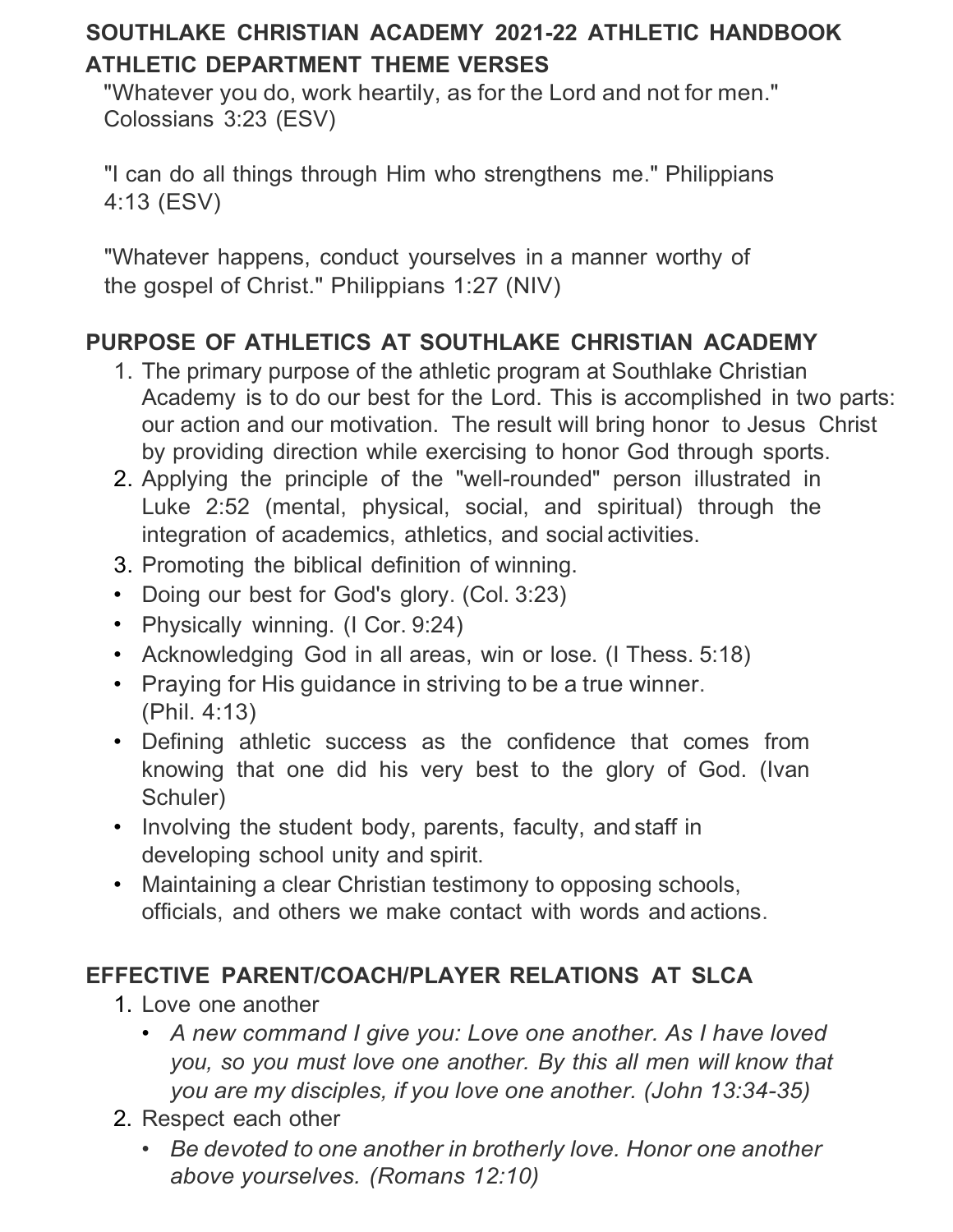- 3. Pray for each other
	- On Him we have set our hope that he will continue to deliver us, as you help us by your prayers. Then many will give thanks on our behalf for the gracious favor granted us in answer to the prayers of many. (II Cor. 1:10b-11)
- 4. With full recognition of, and respect for parental responsibility under God, it must be kept in mind that for athletic participation, parents have delegated the responsibility and authority for the young person to the coach. "Hands-on" delegation is not acceptable. The following examples must be avoided:
	- Parental coaching "from the stands." A coach needs the full attention and concentration of his players. During a practice or game, the player "belongs" to the coach. Uninvited parental intervention during these times is a serious distraction and is detrimental to the program.
	- Parents negatively approaching the coach or their child on the bench during a game, at halftime, or immediately after a game prior to the post-game team meeting. A coach expects the full support from both the player and parent(s). If a parent wants to talk to the coach, he/she should call the next day.
- 5. How do parents get their questions answered or give input? Parents wishing to give input should use the proper communication channels and procedures. If their concern/input is not heard or
	- sufficiently responded to by the coach initially, they may proceed through proper channels by talking with the Director of Athletics, Principal, and Head of School, in that order, until the matter has been closed. Proper deference should be given to the coach by scheduling an appointment with him/her to discuss concerns in private.
- 6. Support is expected
	- It is reasonable to expect that any parent, who has permitted his/her young person to try out for a team, be supportive of the coach. Well- laced criticism given privately to a coach is welcomed; simply airing negative opinions to others, including one's own children, should be avoided.
	- Each coach will have the full responsibility and authority to determine which players are entered into games, when, and for how long. His/her determination in this area will be made on the basis of what will best benefit the team. This does not mean that there will be no consideration given to the individual needs of a player. However, the team will always be of primary significance.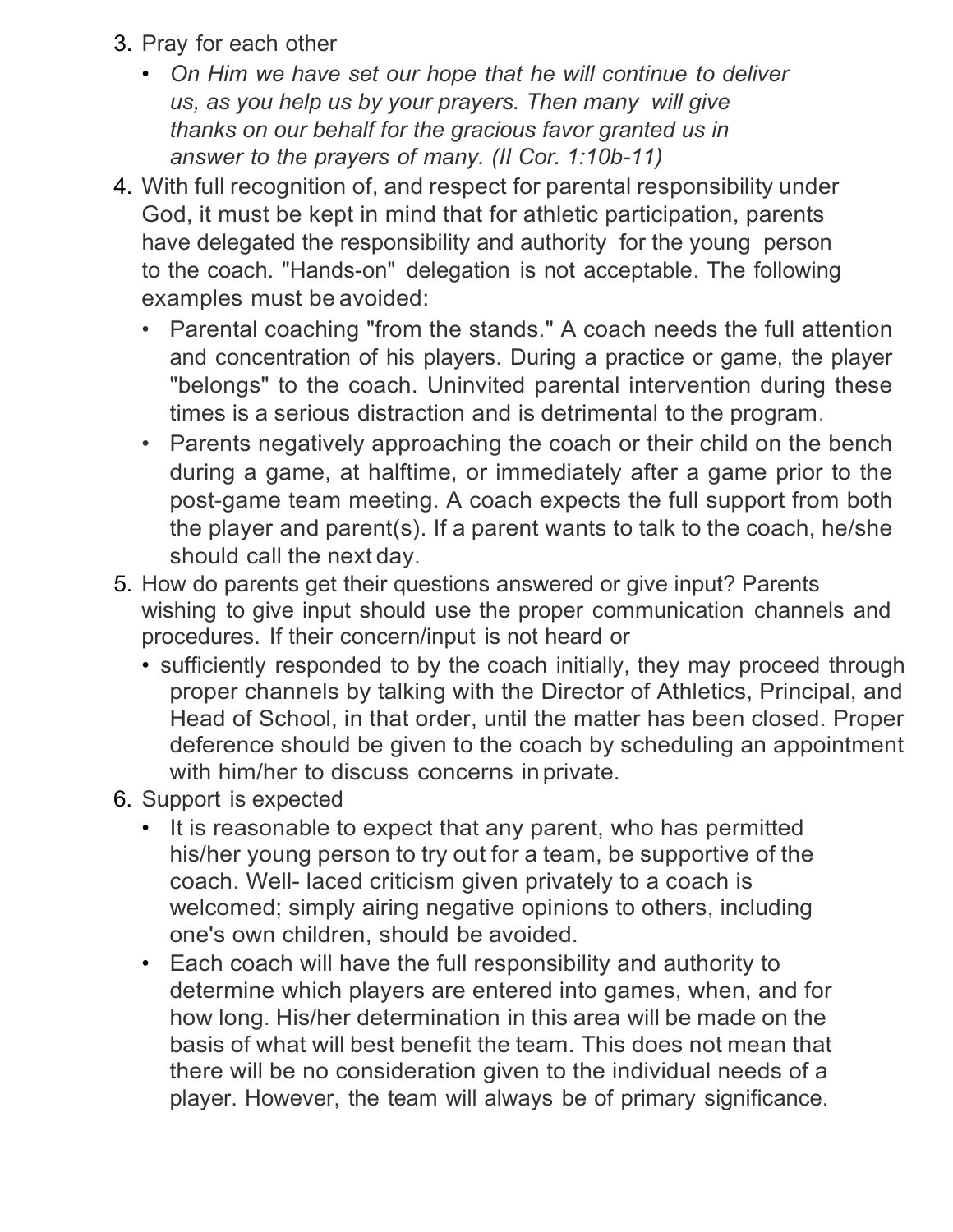## SOUTHLAKE CHRISTIAN ACADEMY ATHLETICS SOCIAL MEDIA POLICY

#### **POLICY**

This policy provides guidance for authorized coach/staff (staff) use of social networking sites that permit users to share information with others in a contemporaneous manner.

#### PROCEDURES

The following principles apply to professional use of social media on behalf of Southlake Christian Academy (SLCA) as well as personal use of social media when referencing Southlake Christian Academy.

- Staff should be aware of the effect their actions may have on their images, as well as SLCA's image. The information that staff members post or publish may be public information for a long time.
- Staff should be aware that SLCA may observe content and information made available by staff through social media. Staff should use their best judgment in posting material that is neither inappropriate nor harmful to SLCA, its employees, or constituents.
- Social media networks, blogs and other types of online content sometimes generate press and media attention or legal questions. Staff should refer these inquiries to authorized SLCA spokespersons.
- Staff should get appropriate permission before posting images of current or former employees, students, or coaches. Additionally, staff should get appropriate permission to use a third party's copyrights, copyrighted material, trademarks, service marks or other intellectual property.
- Staff members should keep SLCA related social media accounts separate from personal accounts. Staff members will submit to SLCA and only use approved social media account's e-mail, name, and passwords.
- When a staff member no longer coaches a specific SLCA team oris no longer employed at/associated with SLCA, the social media account's email, name, and passwords must be returned to SLCA.
- Students or parents/family associates of SLCA students may not duplicate SLCA social media sites or portray representing official SLCA social media sites. Student-athletes may be suspended from a team if they or their parents/family associates do not abide by this policy.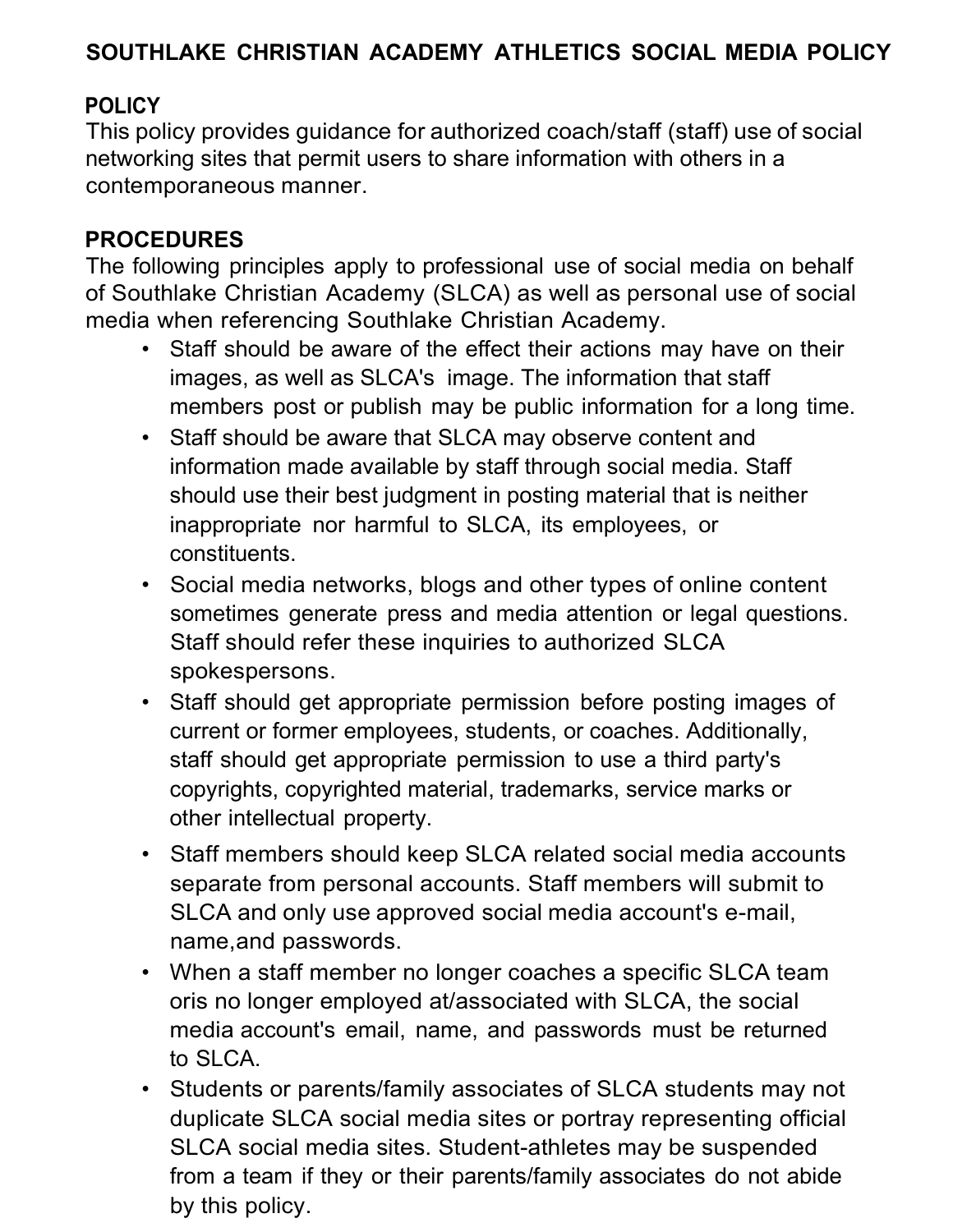## OBJECTIVES OF THE SLCA ATHLETIC PROGRAM

#### 1. Spiritual

- To glorify God in all our athletic activities.
- To teach dependence upon God, prayer, and Bible study.
- To teach thankfulness to God for health, safety, and the opportunity to serve Him through the realm of athletes.
- To teach how to win with the humble attitude of Christ.
- To teach how to lose as Christians; praising God for the opportunities to learn lessons through athletics.
- To teach how to control pride.
- To teach how to love athletic opponents, as they are also created in the image of God.
- To teach that God created our bodies and we are to care for them as the temple of the Spirit.
- To provide athletes with the opportunity to praise God for works He is accomplishing in their lives.
- To teach submission to authority.

## 2. General

To teach:

- The skills and techniques of various athletic activities.
- Team play and unity.
- Concentration.
- Importance of obeying rules.
- Regard for the rights of others.
- The acceptance of majority decisions yet respect the rights of the minority.
- To develop effective methods of thinking.
- To develop sound judgment.
- To promote health and well-being.
- To promote social growth.
- To win games.

# DESCRIPTION OF THE SLCA ATHLETIC PROGRAM

- 1. Affiliation
	- SLCA is a member of the North Carolina Independent School Athletic Association (NCISAA) for JV/Varsity competition.
	- We are members of the Metrolina Athletic Conference (MAC) for Middle School, Junior Varsity, and Varsity competition.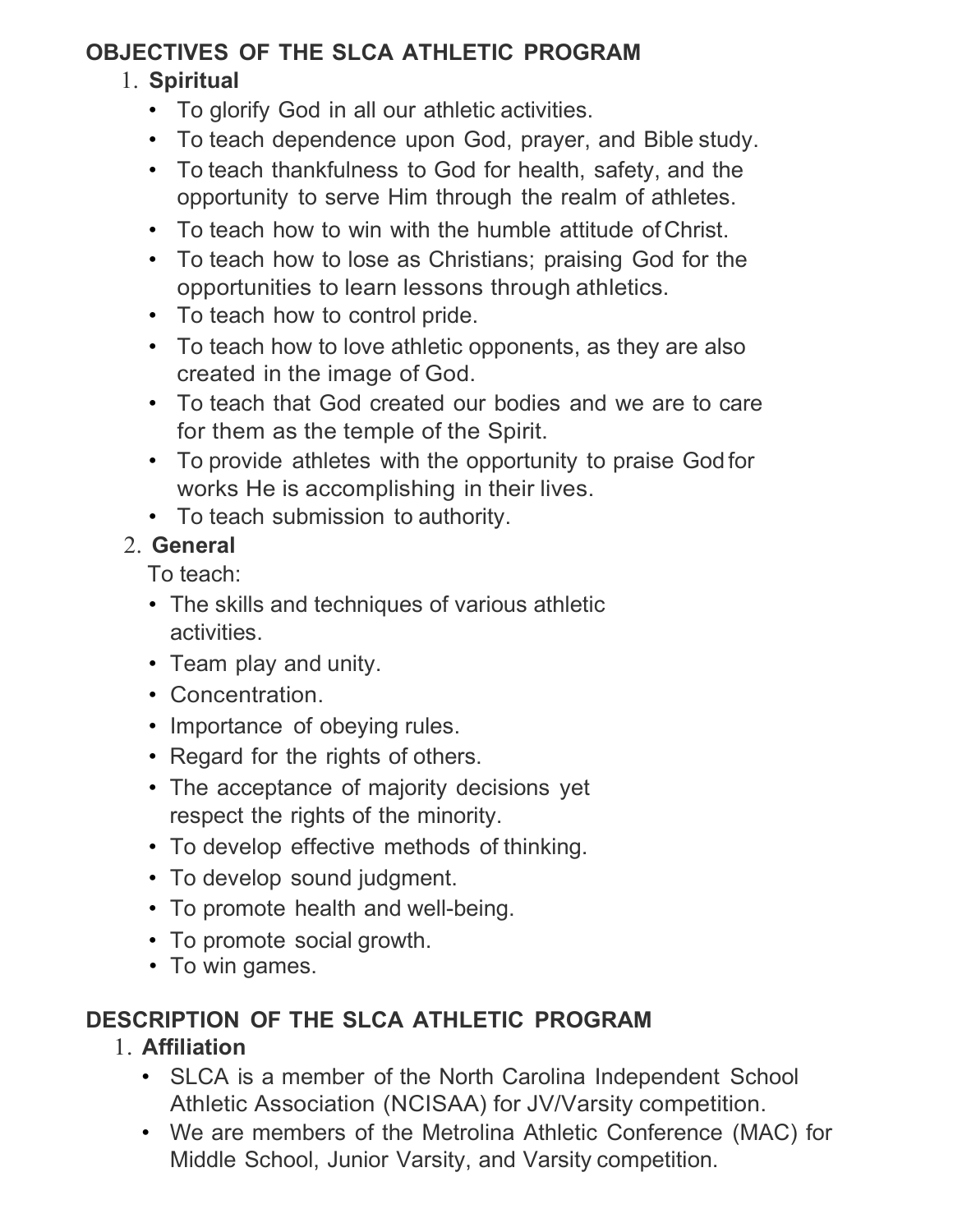## Teams sponsored by the Athletic Department (subject to student support)

## Men's Varsity

- 1. Baseball
- 2. Basketball
- 3. Cross Country
- 4. Football
- 5. Golf
- 6. Lacrosse
- 7. Soccer
- 8. Swimming
- 9. Tennis
- 10. Track & Field
- 11. Wrestling

#### Women's Varsity

- 1. Basketball
- 2. Cheerleading
- 3. Cross Country
- 4. Soccer
- 5. Softball
- 6. Swimming
- 7. Tennis
- 8. Track & Field
- 9. Volleyball
- 10. Lacrosse

## Men's Junior Varsity

- 1. Baseball
- 2. Basketball
- 3. Football

#### Women's Junior Varsity

1. Volleyball

#### Men's Middle School

- 1. Baseball
- 2. Basketball
- 3. Cross Country
- 4. Football
- 5. Golf
- 6. Lacrosse
- 7. Soccer
- 8. Swimming
- 9. Wrestling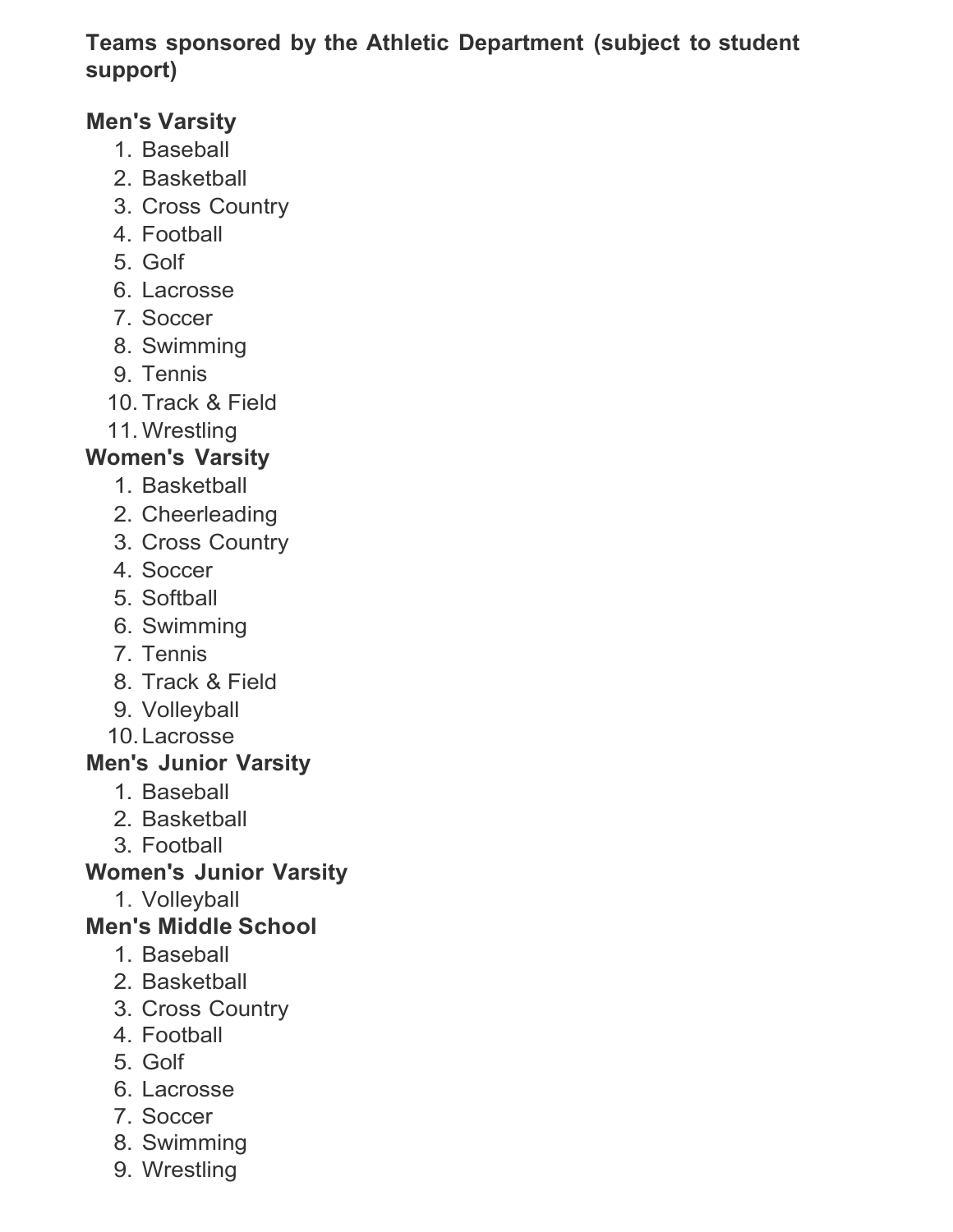#### Women's Middle School

- 1. Basketball
- 2. Cheerleading
- 3. Cross Country
- 4. Soccer
- 5. Softball
- 6. Swimming
- 7. Volleyball

# FACILITIES, FIELD, AND EQUIPMENT CARE

All damage to facilities or equipment should be reported to your coach or the Athletic Director as soon as possible.

- 1. Athletes are not permitted in the Athletic Office or in the equipment storage areas without the consent of your coacher the Athletic Director.
- 2. All facilities and equipment should be handled with respect. No one should hang on basketball rims, backboard braces, nets,or soccer goals.
- 3. No street shoes or black-soled shoes should be on the gym floor.
- 4. Use of equipment is limited to the sport for which it is intended.
- 5. All equipment should be returned to the proper storage area after use.
- 6. Uniforms are to be treated with care. Any damage to or loss of uniform pieces will be the responsibility of the athlete to whom it was issued.

# LOCKER ROOM CONDUCT

- 1. Locker rooms are to be left clean after each practice or game session.
- 2. There should be no horseplay in the locker rooms at any time. This can lead to injury or damage to property.
- 3. All personal items are the responsibility of the individual athlete. Valuables should be kept locked in a locker. The school is not responsible for valuables left in the locker room.
- 4. No glass containers of any kind should be taken into the locker rooms.
- 5. Any athlete involved in damaging our locker room or the locker room at an opposing school will be responsible for paying for the repairs and will receive at least a one-game suspension.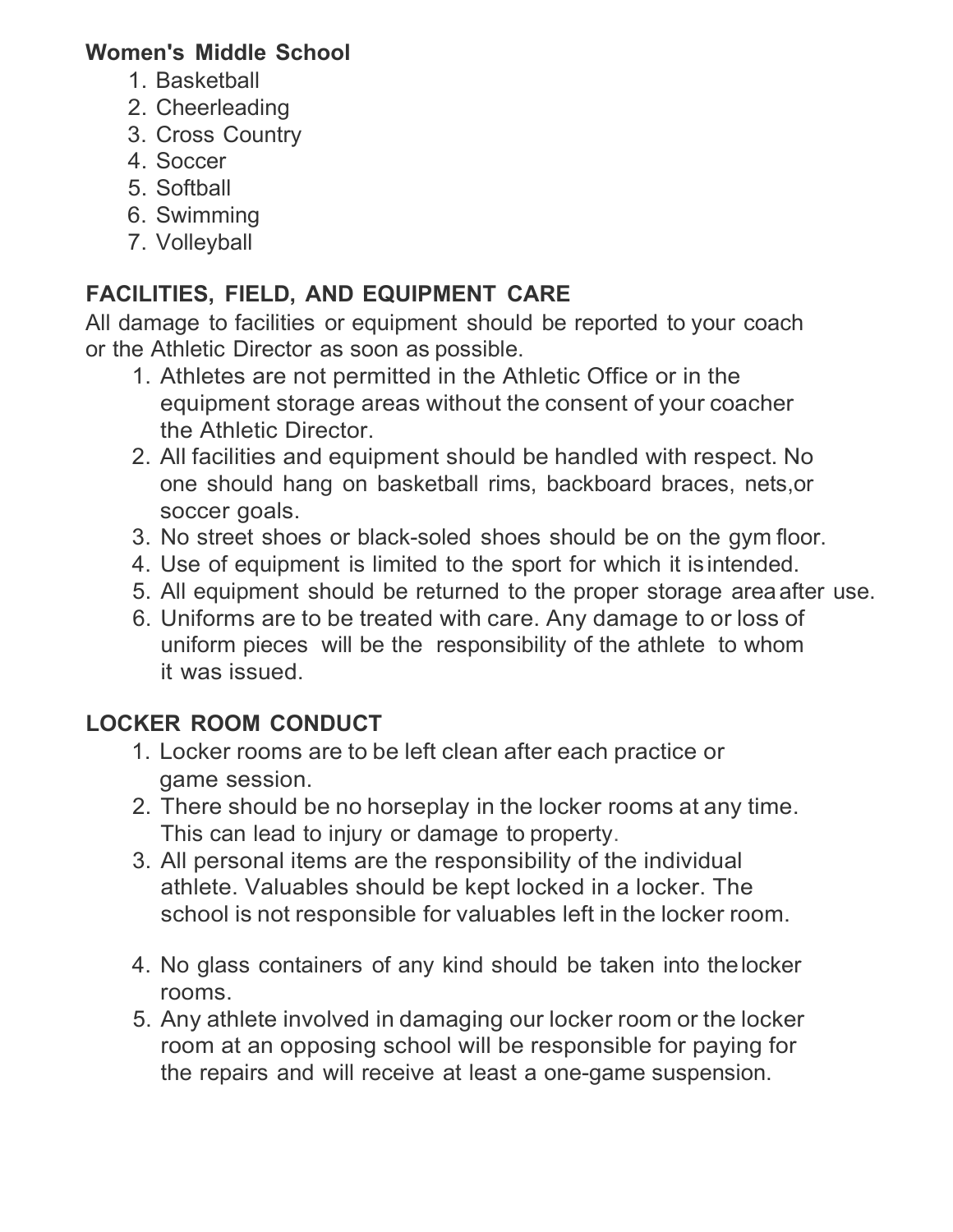# ATHLETIC ELIGIBILITY

- 1. Athletic participation is open to all students in grades 7-12. Sixth grade participation is allowed in some, but not all sports. This determination is based on conference rules and regulations as well as the needs of the individual team. Students desiring to participate in extra-curricular activities are required to maintain a cumulative average of 75% in all coursework in which they are enrolled and have no failures in any course. Students not meeting these expectations throughout the semester at the 6, 12, and 18-week checkpoints will be placed on an extracurricular probation. Students will remain on probation until the next checkpoint. Students on probation who have successfully earned the cumulative average of 75% and have no failures in a course will not be eligible to participate until the next checkpoint.
- 2. Students on probation can practice but not play, participate in outside events, or travel with the team or group. Extracurricular probation for activities applies to all SLCA-sponsored sports events.
- 3. If an athlete is ineligible during a tryout period for any sport, it is the coach's decision as to whether that student will be allowed to tryout.
- 4. Any student using alcohol or tobacco will be suspended from the athletic program. The suspension begins on the first day of the school suspension. Any student using illegal drugs will forfeit their eligibility for the remainder of the school year.
- 5. If a coach determines that a student-athlete is not demonstrating a positive attitude, or if that coach receives input from a teacher/ administrator that a lack of effort is being demonstrated in the classroom, that student may be suspended, placed on probation, or lose their eligibility. A parent conference would be conducted in order to facilitate due process.
- 6. If a parent has a higher expectation for his/her own child, he/she should inform the coach of that expectation. This also allows the coach to fully support that parent's efforts.

# SCHOOL ATTENDANCE

- 1. All athletes are expected to have a good attendance record.
	- a) All athletes should be in class for at least half of the school day (11:30am) in order to participate in that day's practice or game. Anyone arriving after 10:30 a.m. will be considered to have not met the half day requirement.
	- b) If an athlete is too sick to go to school, then he/she is too sick to practice or play. An exception will be given for pre-arranged dentist or doctor appointments or other pre-arranged absences.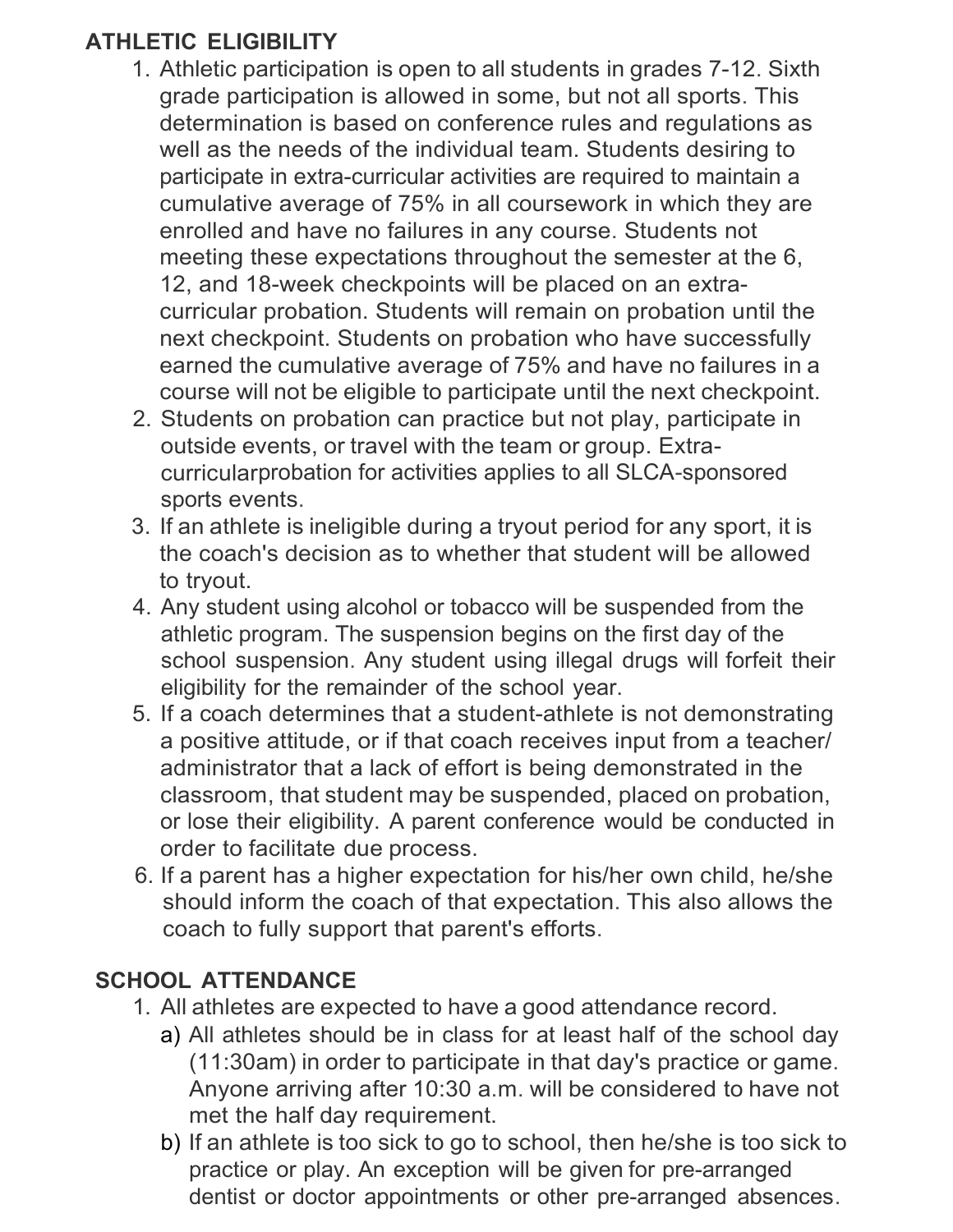c) Any athlete who misses PE class due to an injury or illness will not be allowed to participate in a practice or a game that day.

# HOMESCHOOL STUDENT ELIGIBILITY

# 1. Varsity Teams

- The North Carolina Independent Schools Athletic Association (NCISAA) does not allow homeschool participation.
- 2. Junior Varsity and Middle School Teams
	- The Metrolina Athletic Conference (MAC) does not allow homeschool participation. 6th-8th grade homeschool students may participate on MS teams that do not compete in the MAC under these conditions:
	- Their parents are regular attending members of Southlake Presbyterian (PCA).
	- No SLCA student can be cut from a team due to a homeschoolstudent's inclusion.

# GUIDELINES FOR AWAY TRIPS

- 1. Assignments/Tests
	- Athletes returning late from a game will not be excused from any tardiness or from assignments or tests given the following day unless it is approved by the Director of Athletics and Principal.

# 2. Conduct

- All athletes are representatives of Jesus Christ first, of their parents and family second, and of Southlake Christian Academy and the Athletic Department third. This responsibility must not be taken lightly.
- Athletes are expected to conduct themselves like ladies and gentlemen at all times, on and off the field or floor.
- There is to be no screaming or yelling on the bus. Keep hands and feet inside the windows at all times. Standing and moving around on the bus should be avoided.
- Male and female athletes are not permitted to sit together on the bus while traveling to or from an away game.
- The drivers of vehicles have the responsibility to transport our athletes safely. It is imperative that their requests and instructions be followed.

# 3. Dress

• School uniform or team athletic uniform, as determined by the coach, will be required for away games when traveling on school days.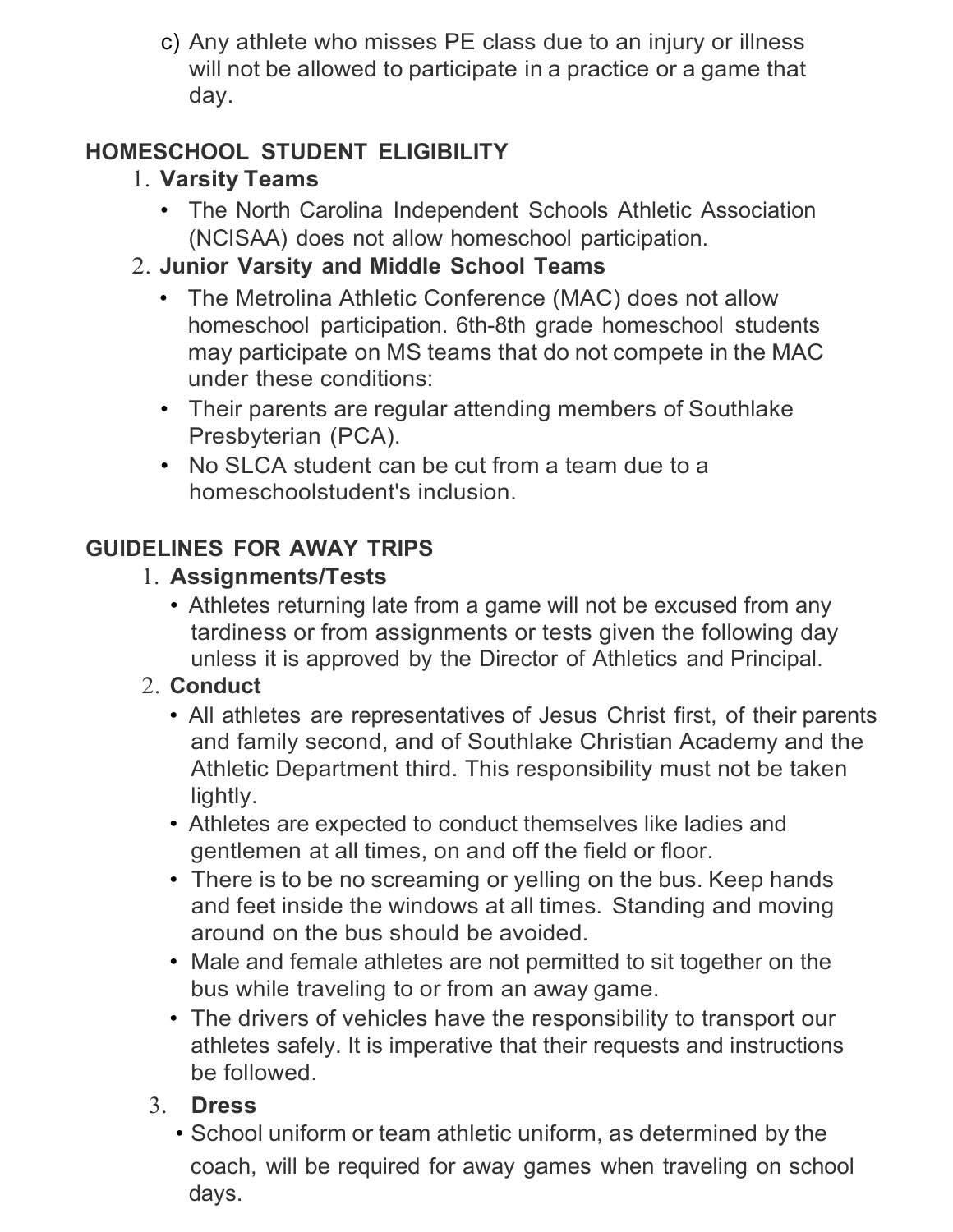#### 4. Return Trips

- Athletes may ride home with family members. Please notify the coach if you are not traveling home on the bus.
- If an athlete needs to ride home with someone other than a family member, he/she must provide a written note from their parent/ guardian to the coach indicating such a request.

# 5. Vehicles

- The bus should be cleaned after every trip. This is the responsibility of every athlete who rides the bus.
- Always be courteous to the driver. Do not distract him/her.
- Any damage done to vehicles from horseplay or carelessness will be the responsibility of the individual(s) who caused the damage.

# PLAYING TIME POLICY

## 1. Middle School Teams

- The emphasis is on participation and fundamental skill development at this level. The coach will choose a starting lineup for each game based on performance in practices and games.
- The coach will make every effort to allow each participant to play in every game. Equal playing time for all participants is not guaranteed.
- We want all members of the team to participate, but in tournament games, all may not play. Coaches will play the better and more experienced players to reward their hard work and commitment to the team.

# 2. Junior Varsity Teams

- The coach will choose a starting lineup for each game and play the best players based on ability and performance in practices and games.
- Substitutions will be made as much as possible, while still fielding as competitive team as possible.

# 3. Varsity Teams

- The coach will choose a starting lineup for each game based on ability, attitude, and performance in practices and games.
- Substitutions are made at the discretion of the head coach.

# 4. SUSPENSIONS

• Any athlete receiving one or more days of suspension, for any reason, will not be allowed to participate for the duration of the suspension. Any athlete receiving two suspensions (separate infractions) in a season may be removed from that team for the remainder of the season. Any athlete receiving three suspensions (separate infractions) may lose their eligibility for the remainder of that semester.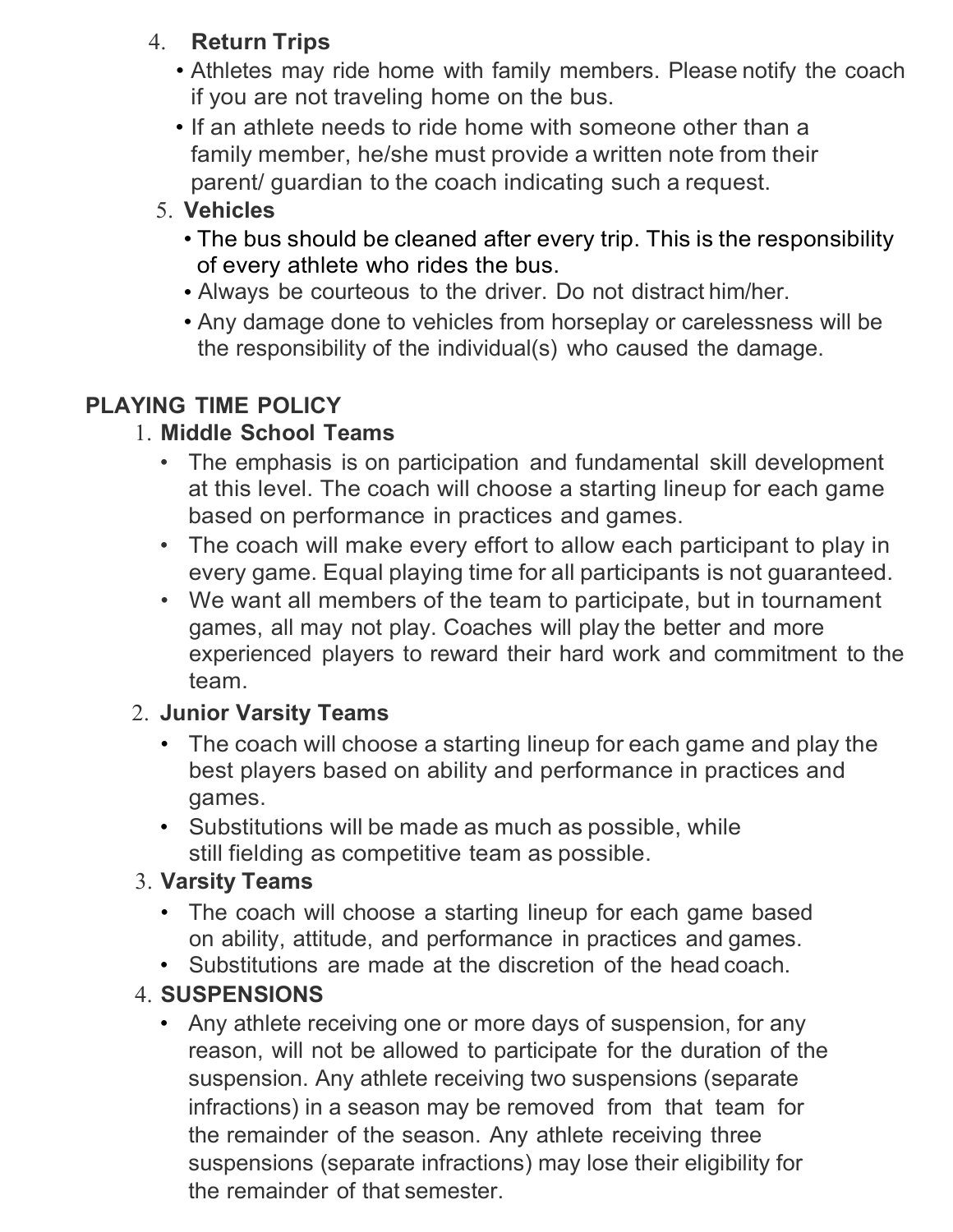# 5. TECHNICAL FOULS/CAUTIONS/EJECTIONS

- Any athlete receiving a conduct technical foul in basketball, a caution (yellow card) in soccer, a caution (yellow card) in volleyball, or a verbal caution in all other sports will be removed from that game/match and will remain out of that game for any time deemed necessary by the head coach. Any athlete receiving a caution or technical in two consecutive games will be removed from the remainder of that game and may be suspended from the following game.
- Any athlete receiving two technical fouls in one game, an ejection (red card) in soccer or volleyball, or an ejection in all other sports may be suspended from the following game.
- Any athlete who is suspended from two games for cautions or ejections may be removed from the team for the remainder of the season.

# SELECTION OF TEAMS/SQUADS

# 1. Cheerleading

- Tryouts and selection for cheerleading teams will take place during the spring, prior to the upcoming school year.
- Selections are made by a panel of judges who are selected by the varsity cheerleading coaching staff.
- Cheerleaders are selected based on their cheerleading ability, enthusiasm, and ability to work with a team after a clinic and a tryout session before the judges.
- The cheerleading coaching staff will notify those individuals who were selected to be on the cheerleading teams.
- Responsibilities of the captain may include directing practice, changing the cheers during the game, encouraging other squad members spiritually, encouraging the other squad members to use the Matthew 18 principle in cases of disagreement, leading devotions, and keeping records of cheers used.

## 2. Teams (all levels)

- The coach and his/her staff select teams at the beginning of each season, after a tryout period.
- The coach will notify players of their selection or non-selection to the team.
- The coach will select captains or determine what process will be used in selecting captains.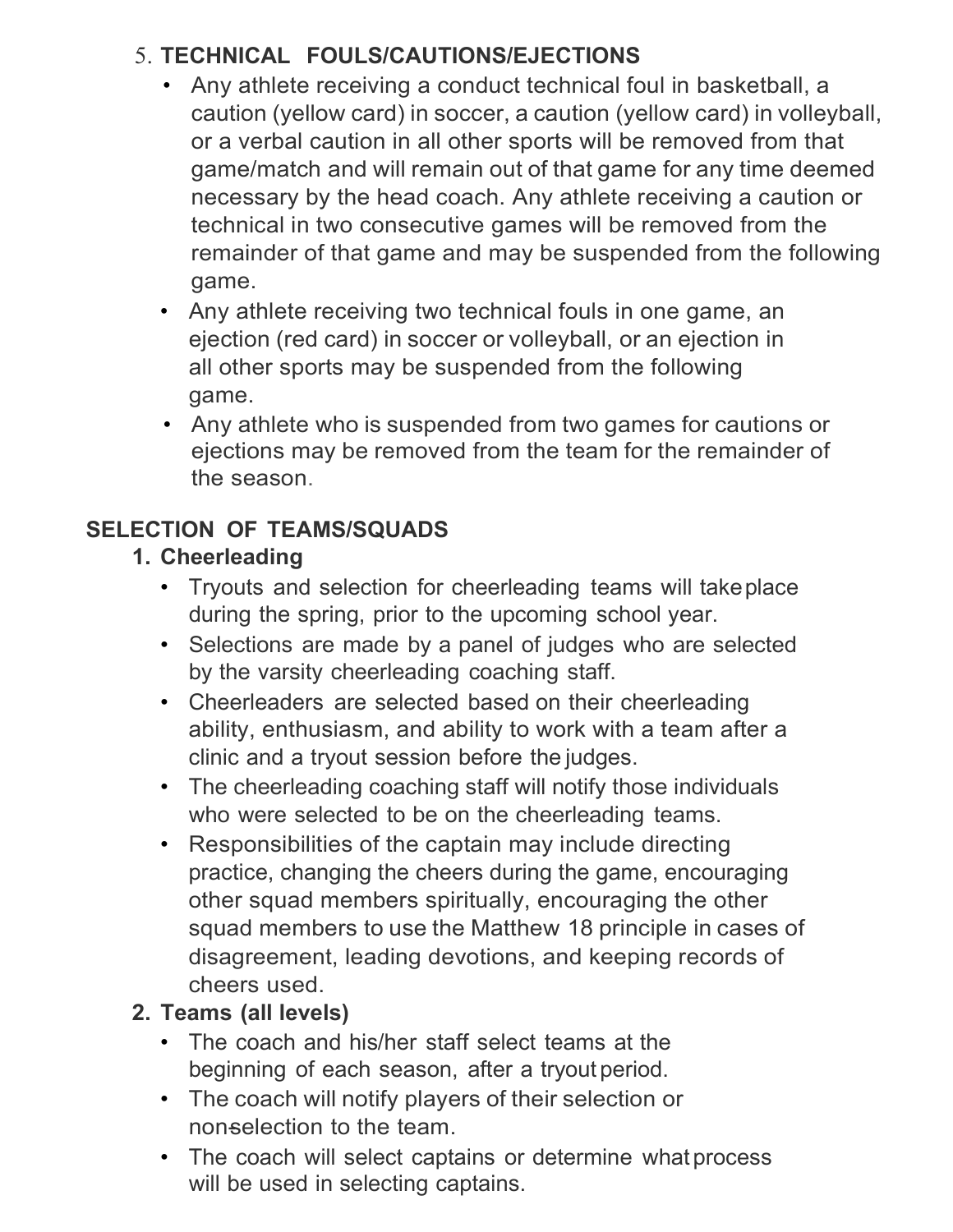## 3. General Cut Policy

- Cutting any young person from a team can be critical to that person's self-esteem. Before an athlete is cut, the decision is thoroughly discussed by the judges and/or coaching staff. They will strive to make the best choices they can with the wisdom God has granted them.
- Selection of teams and squads is not taken lightly and is one of the toughest jobs a coach has. Please understand that coaches want the best for every young person.

# 4. Quitting A Team/Squad

- No athlete is allowed to quit a team or squad once he/she has been selected without a parent conference with the coach. No athlete who quits will be allowed to rejoin the team.
- A player is permitted to drop off of a team if a serious injury dictates or if it is in the best interest of his/her academic success.
- If an athlete quits without the consent of the coach and Director of Athletics, he/she will not be eligible to play a sport in the following athletic season. The athlete also forfeits all awards and/ or letters for that sport. (Academic ineligibility is not considered quitting.)

# 5. AWARDS

- a) Purpose
- Recognition of God-given ability and achievement
- Motivation
- b) Letters
- A varsity athlete earns a letter when he/she meets one of the following requirements:
- Serve as team or squad manager, statistician, or bookkeeper for one full varsity season.
- Selected as a full-time member of a varsity team and participates on that team for the duration of the season. Coaches will determine letter winners.

# c) WORKING ATHLETES

Because of the demanding schedules of our athletic teams and responsibility of each athlete to maintain high academic standing, athletes are encouraged to avoid an outside job during the season. Athletes will not be excused from practices or games due to outside work responsibilities.